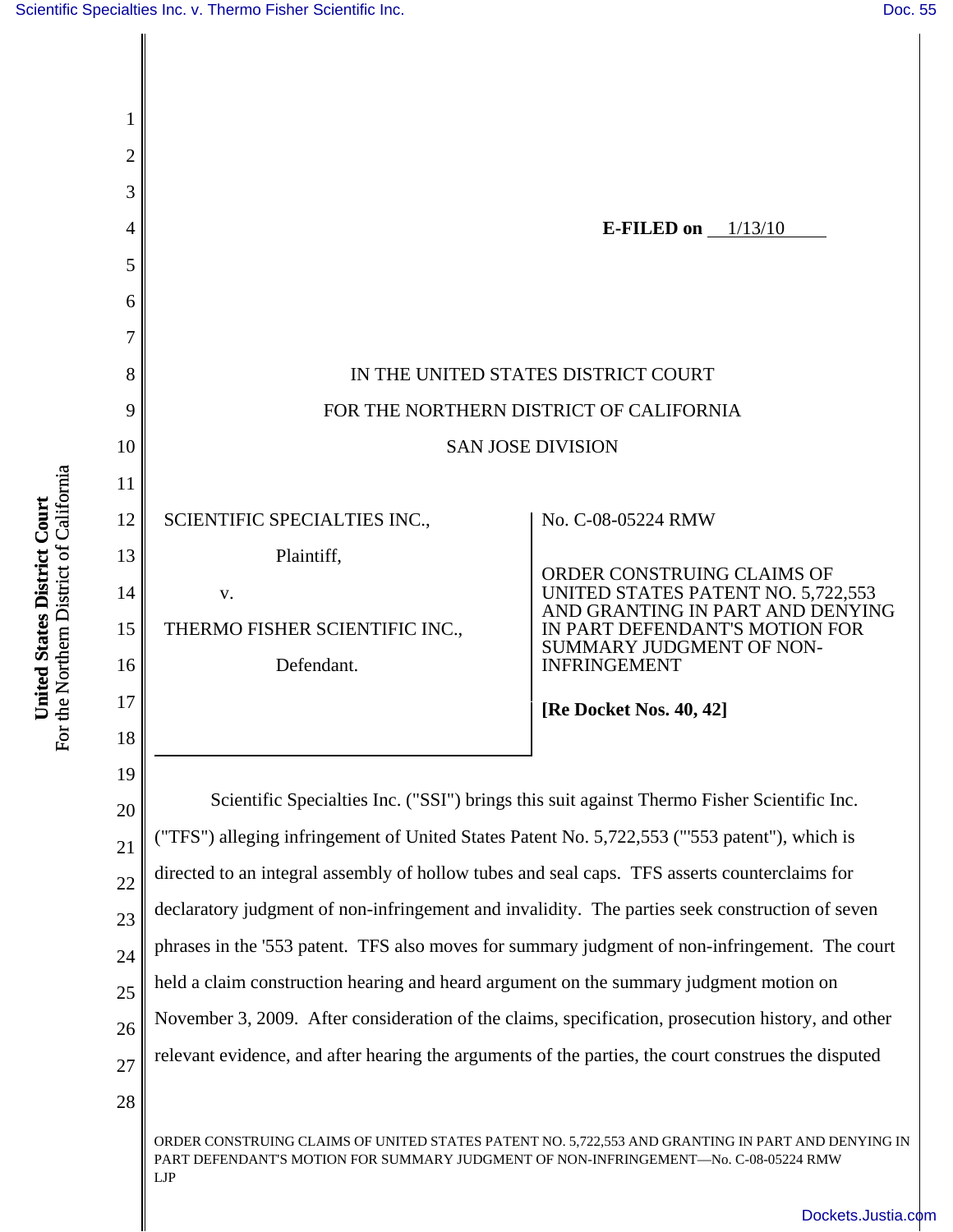1 2 language of the patent-in-suit and grants in part and denies in part TFS's motion for summary judgment.

## 3

#### **I. BACKGROUND**

4 5 6 7 8 9 10 11 12 13 14 15 16 17 Both SSI and TFS design and manufacture plastic products, including reagent tubes, that are used in scientific research. The '553 patent is directed to a strip of reagent tubes wherein each tube has an independently tethered seal cap. Reagent tubes are small, about an inch long, which makes them difficult to manipulate individually. '553 Patent at 3:20-30. To solve this problem, tubes are connected side-by-side in a strip. *Id.* at 2:24-26, 3:20-30. The seal caps may also be connected in a strip that fits on top of the tube strip. However, it is advantageous to provide each tube with an independently tethered seal cap, which allows each tube to be sealed or unsealed without affecting the other tubes in the strip. *Id.* at 3:29-34. The seal caps are attached at an angle to the row of tubes to minimize the overall width of the assembly. *Id.* at 1:48-52. The '553 patent has 18 claims. Claims 1, 15, and 17 are independent claims. For illustration, claim 1 is reproduced below: An integral assembly of a multiplicity of spaced reagent tubes arranged in an elongated aligned series, said tubes each having an open end and a closed end, the open ends of adjacent tubes integrally connected by a series of aligned tethers, and a corresponding multiplicity of correspondingly spaced independent seal caps, each seal cap having a tubular seal skirt portion symmetrical about a central axis and adapted to selectively sealingly engage the open end of an associated reagent tube,

- 18 19 20 21 each said seal cap being independently pivotally connected integrally and angularly to an associated one of said reagent tubes at an angle other than 90 degrees to the elongated aligned series in which said reagent tubes are arranged and independently selectively manipulable in relation to the open end of said associated reagent tube to superimpose said seal cap thereover to selectively effect sealing penetration of said tubular skirt portion into or out of said open end to seal or unseal the open end of said associated reagent tube.
- 22 TFS makes and sells a line of products called ABgene EasyStrip Snap Tubes ("EasyStrip").
- 23 SSI contends that the products designated AB-1502, AB-1502/w, and AB-1504 infringe at least
- 24 claims 1, 15, and 17 of the '553 patent. All three products consist of two pieces: a reagent tube strip
- 25 and a strip of rings and caps. Declaration of Jeffrey Coulling ("Coulling Decl.") ¶ 2. Each cap is
- 26 independently connected to an associated ring, and the rings are joined by tethers. *Id.* ¶¶ 6-7. The
- 27 rings are designed to be press-fit at an upper region of the tubes. *Id.* ¶ 8. The products are different
- 28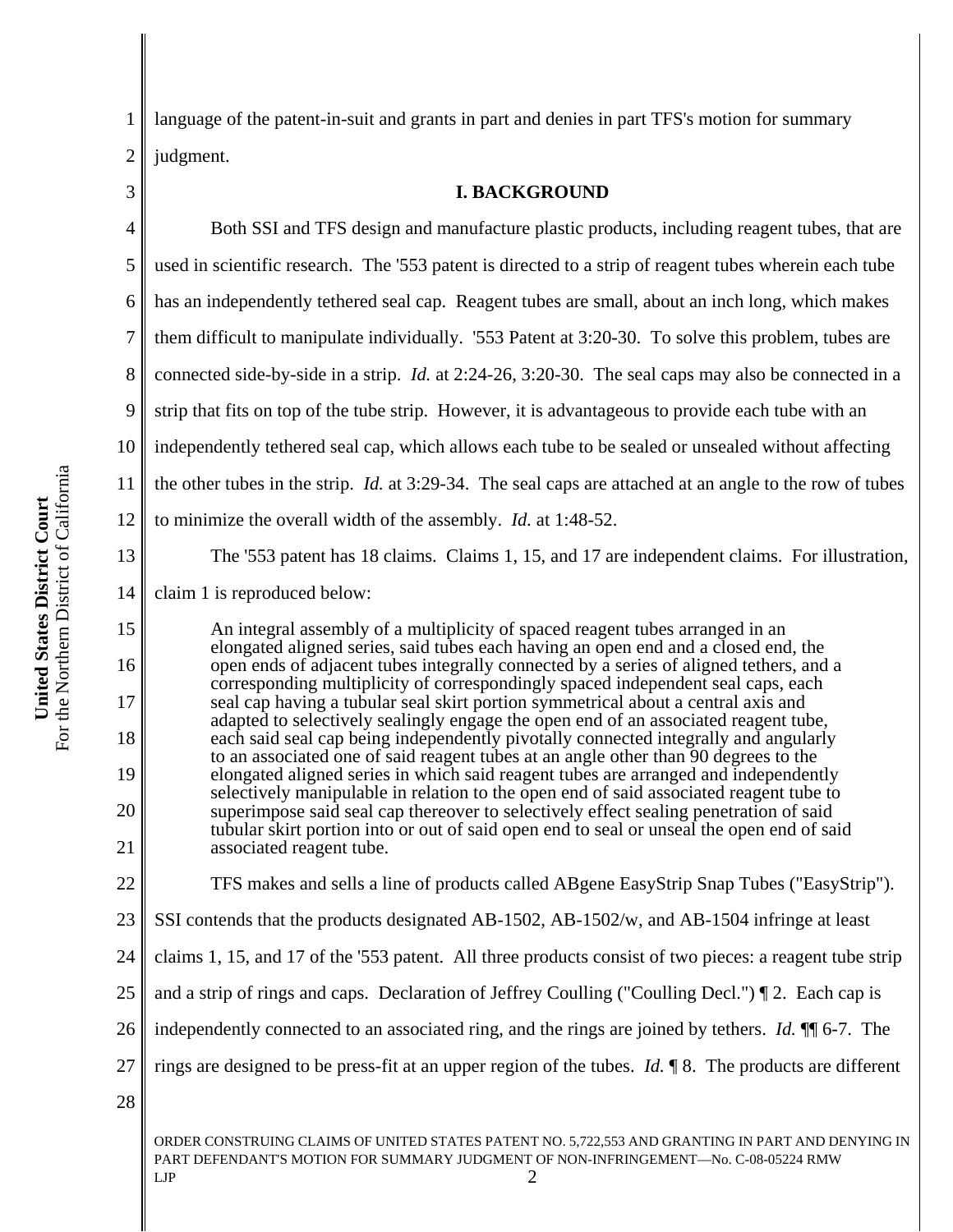1 2 in that the AB-1502 and AB-1502/w products have flat caps while the AB-1504 product has a domed cap. *Id.* ¶ 2. The AB-1502 and AB-1502/w products are identical except in color. *Id.*

3

4

7

11

14

15

16

17

18

19

20

21

22

23

24

25

26

27

28

### **II. ANALYSIS**

#### **A. Construction of Disputed Language**

5 6 8 9 10 12 13 Construction of a patent, including terms of art within a claim, is exclusively within the province of the court. *Markman v. Westview Instruments, Inc.*, 517 U.S. 370, 388 (1996). In determining the meaning of a disputed claim limitation, the intrinsic evidence, including the claim language, written description, and prosecution history, is the most significant. *Phillips v. AWH Corp.*, 415 F.3d 1303, 1313 (Fed. Cir. 2005). Words of a claim "are generally given their ordinary and customary meaning" as understood by a person of ordinary skill in the art. *Id.* at 1312-13. Claims are read in view of the specification, which is the "single best guide to the meaning of the disputed term." *Id.* at 1315. A court "should also consider the patent's prosecution history, if it is in evidence." *Id.* at 1317.

> **1. "An integral assembly of a multiplicity of spaced reagent tubes arranged in an elongated . . . series . . . and a corresponding multiplicity of correspondingly spaced independent seal caps" (Claims 1, 15, and 17)**

PART DEFENDANT'S MOTION FOR SUMMARY JUDGMENT OF NON-INFRINGEMENT—No. C-08-05224 RMW  $LIP$  3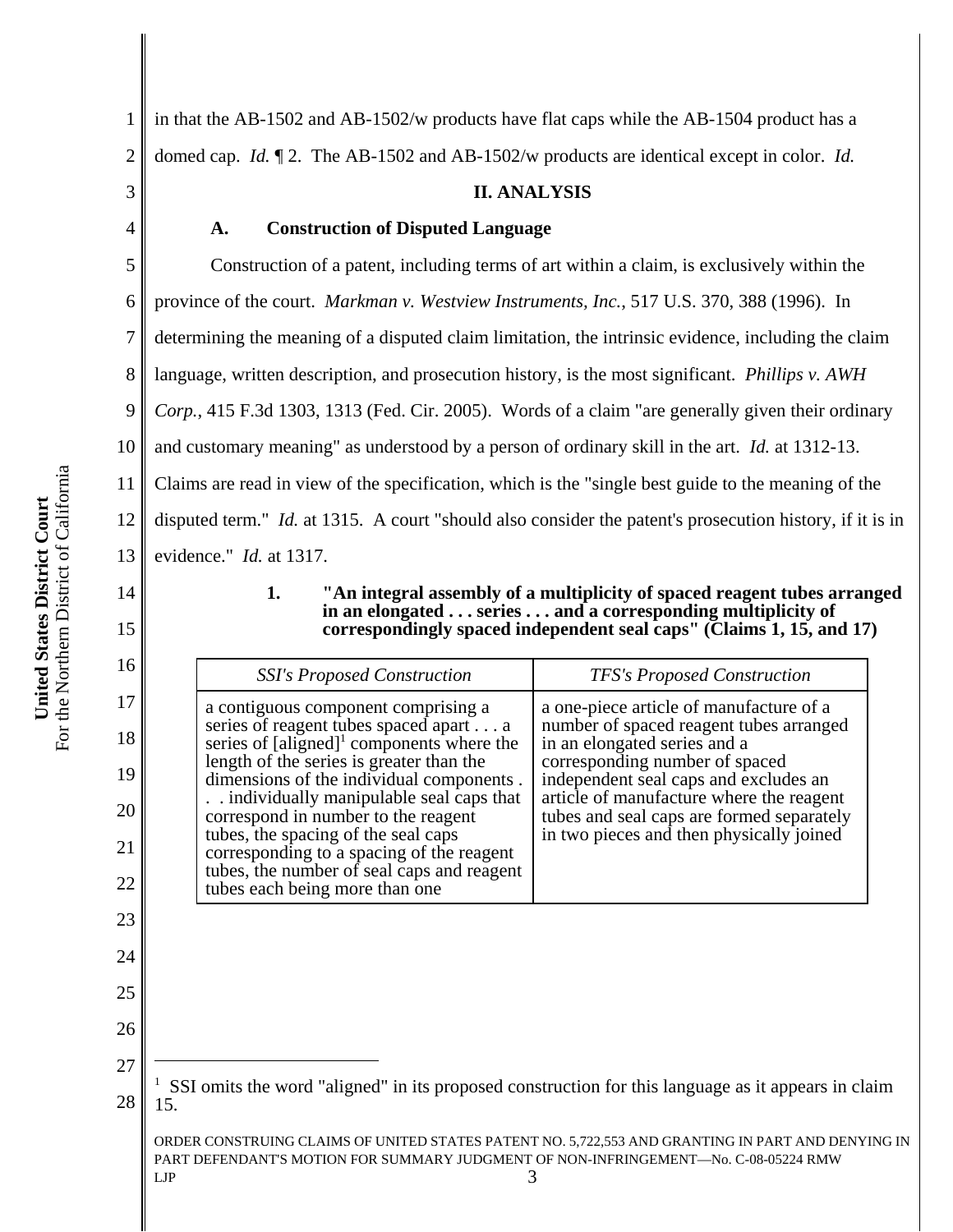| 1              | The '553 patent repeatedly refers to the claimed invention as an "integral assembly," and the                                                                                                                                                                                                                                                                                                               |  |  |
|----------------|-------------------------------------------------------------------------------------------------------------------------------------------------------------------------------------------------------------------------------------------------------------------------------------------------------------------------------------------------------------------------------------------------------------|--|--|
| $\overline{2}$ | terms "integral" and "integrally" appear frequently in the specification and claims. <sup>2</sup> At the core of                                                                                                                                                                                                                                                                                            |  |  |
| 3              | many of the disputed terms is a disagreement between the parties about the meaning of the word                                                                                                                                                                                                                                                                                                              |  |  |
| $\overline{4}$ | "integral." SSI contends that "integral" means (circularly) "forming a unit such as to be complete                                                                                                                                                                                                                                                                                                          |  |  |
| 5              | and composed of integral parts" and that "integral assembly" refers to a series of individual elements                                                                                                                                                                                                                                                                                                      |  |  |
| 6              | coming together (i.e. assembled) to function as a contiguous component (i.e. operating in an integral                                                                                                                                                                                                                                                                                                       |  |  |
| $\overline{7}$ | manner). TFS contends that "integral assembly" refers to a one-piece article of manufacture.                                                                                                                                                                                                                                                                                                                |  |  |
| 8              | Despite the terms' frequent usage, neither "integral" nor "integrally" is defined in the patent.                                                                                                                                                                                                                                                                                                            |  |  |
| 9              | In discussing the background of the invention, the inventor states:                                                                                                                                                                                                                                                                                                                                         |  |  |
| 10<br>11       | It is particularly advantageous in the handling of reagent-containing vials or tubes,<br>such as microcentrifuge tubes, that the tubes and the independently tethered caps for<br>sealing the tubes constitute a unitary assembly. Accordingly, it is one of the objects<br>of the present invention to provide a unitary assembly of multiple hollow tubes                                                 |  |  |
| 12             | integrally connected to one another and to a corresponding number of seal caps<br>independently tethered to an associated tube so that the integral assembly of tubes                                                                                                                                                                                                                                       |  |  |
| 13             | and caps may be handled as a unit while enabling each of the seal caps to be<br>independently sealed or unsealed from the tube to which it is independently integrally                                                                                                                                                                                                                                      |  |  |
| 14             | tethered.                                                                                                                                                                                                                                                                                                                                                                                                   |  |  |
| 15             | '553 Patent at 1:36-47 (emphasis added). Thus, it appears that the goal of providing for an "integral                                                                                                                                                                                                                                                                                                       |  |  |
| 16             | assembly" is to allow the apparatus to be handled as a unit. This is similar to SSI's definition of                                                                                                                                                                                                                                                                                                         |  |  |
| 17             | "integral," but the proposed construction "contiguous component" is seemingly too broad. The                                                                                                                                                                                                                                                                                                                |  |  |
| 18             | terms "integral" and "integrally" frequently modify words that already imply that two pieces are                                                                                                                                                                                                                                                                                                            |  |  |
| 19             | contiguous, such as in the phrases "integrally connected," "integrally tethered," "integral                                                                                                                                                                                                                                                                                                                 |  |  |
| 20             | connection," and "merges integrally." E.g., id. at 1:41-42, 2:27, 2:55-56, 3:60, 3:65, 4:26. Thus,                                                                                                                                                                                                                                                                                                          |  |  |
| 21             | "integral" and "integrally" must mean something more than "contiguous."                                                                                                                                                                                                                                                                                                                                     |  |  |
| 22             | Depending on the context, courts have construed the term "integral" to broadly mean forming                                                                                                                                                                                                                                                                                                                 |  |  |
| 23             | a unit or to narrowly refer to being formed in one piece. See, e.g., Vanguard Prods. Corp. v. Parker                                                                                                                                                                                                                                                                                                        |  |  |
| 24             | <i>Hannifin Corp.</i> , 234 F.3d 1370, 1371, 1373 (Fed. Cir. 2000) ("formed as a unit with another part");                                                                                                                                                                                                                                                                                                  |  |  |
| 25             |                                                                                                                                                                                                                                                                                                                                                                                                             |  |  |
| 26             | Indeed, the words appear so frequently in some places that it is difficult to see how they are not<br>redundant or circular. See, e.g., '553 Patent at 1:67 to 2:4 ("an integral 'live' hinge integrally<br>interposed in the tether enabling flexible manipulation of each cap from an angularly<br>related integral extended condition to an integral superimposed tube-sealing condition"); id. at 4:56- |  |  |
| 27             |                                                                                                                                                                                                                                                                                                                                                                                                             |  |  |
| 28             | 57 ("the thin hinge portion is integral with the remainder of the strap with which it is integrally<br>formed").                                                                                                                                                                                                                                                                                            |  |  |
|                | ORDER CONSTRUING CLAIMS OF UNITED STATES PATENT NO. 5,722,553 AND GRANTING IN PART AND DENYING IN<br>PART DEFENDANT'S MOTION FOR SUMMARY JUDGMENT OF NON-INFRINGEMENT-No. C-08-05224 RMW<br>LJP<br>4                                                                                                                                                                                                        |  |  |
|                |                                                                                                                                                                                                                                                                                                                                                                                                             |  |  |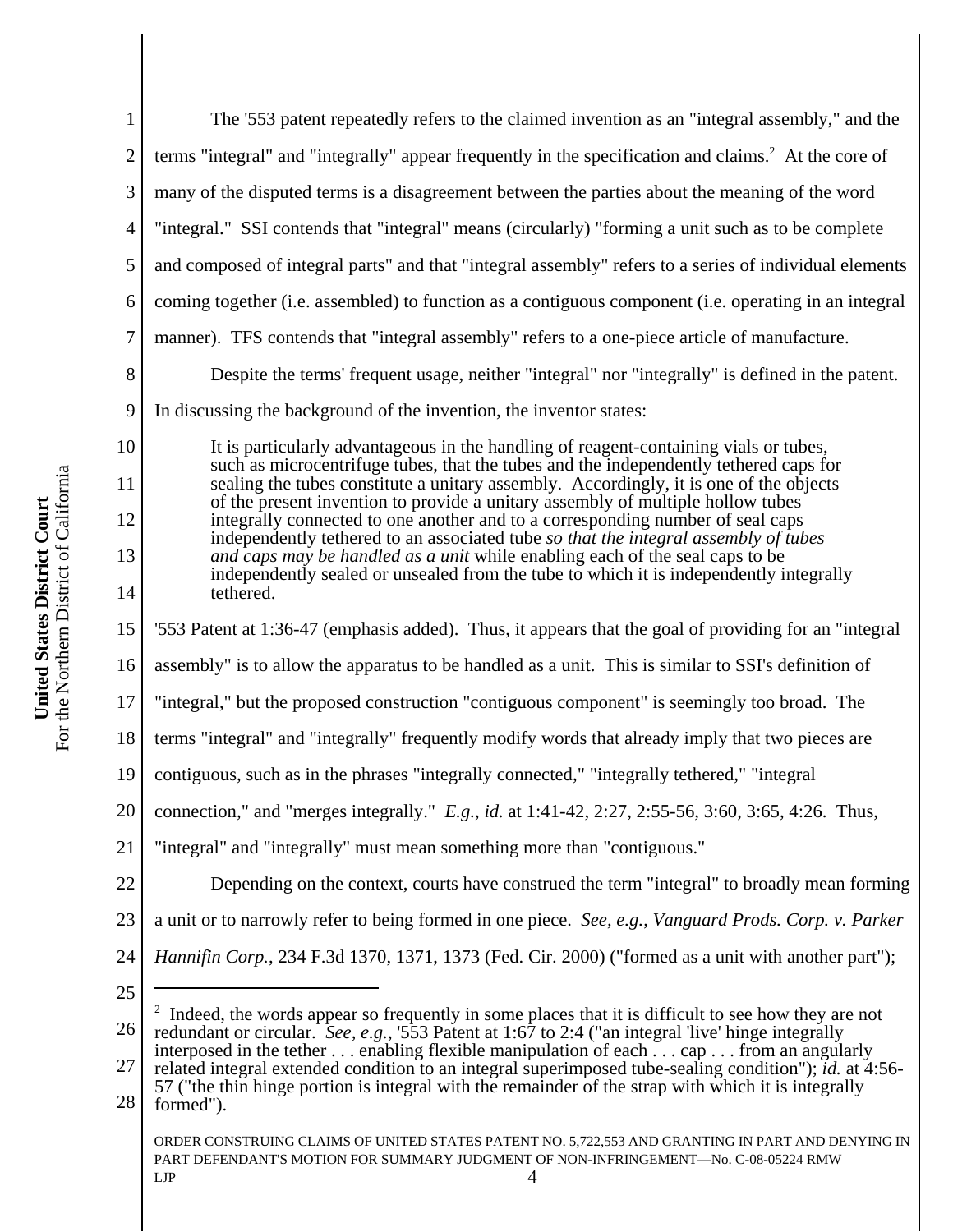1 2 3 4 5 6 7 8 9 10 11 12 13 14 15 *In re Hotte*, 647 (C.C.P.A. 1973) ("sufficiently broad to embrace constructions united by such means as fastening and welding"); *Am. Piledriving Equip., Inc. v. Bay Mach. Corp.*, 632 F. Supp. 2d 956, 965 (N.D. Cal. 2009) ("formed or cast of one piece"); *Parker-Hannifin Corp. v. Wix Filtration Corp.*, 2008 U.S. Dist. LEXIS 24540 at \*27 (E.D. Cal. Mar. 14, 2008) ("formed in a single piece"). TFS urges the court to follow *Parker-Hannifin*, which construed "integral" to mean "formed in a single piece." The patent at issue in *Parker-Hannifin* used language such as "integral end cap assembly" and "an annular flange integral with said first end cap." 2008 U.S. Dist. LEXIS 24540 at \*19-20. The specification stated that the flange should be molded as a single unit with the top end cap. *Id.* at \*22. The court held that such single-unit construction was consistent with the term "integral," and "[t]here is nothing in the claims or specifications that indicate that 'integral' requires more than one part." *Id.* at \*22-23. Thus, like other cases that limit "integral" to a one-piece article, *Parker-Hannifin* involved a patent that clearly indicated the elements should be formed in one piece. While the only embodiment discussed in the '553 patent involves a one-piece article of manufacture, the specification does not explicitly limit the invention to that structure, nor is it clear that "integral" refers only to a single injection-molded piece as described in the preferred embodiment.

16 17 18 19 20 21 22 23 24 25 26 27 28 TFS argues that the specification uses "integral assembly" synonymously with "unitary assembly" and uses "unitary" in the sense of a single structure. The only language regarding a single structure is the statement, describing the preferred embodiment, that "the flexible hinge straps, the integrally connected tubes, and the seal caps are all preferably formed as a *single unitary structure* by injection molding from a suitable synthetic resinous material." '553 Patent at 4:30-33 (emphasis added). Far from limiting either "integral" or "unitary" to a single structure, this language suggests that the apparatus is *preferably* a single unitary structure but need not be. TFS's argument that "preferably" modifies "injection molding" rather than "single unitary structure" is unpersuasive. Although the inventor was often liberal with his use and positioning of adverbs, TFS's interpretation greatly strains the rules of grammar. Moreover, the inventor earlier states that the preferred embodiment "comprises a multiplicity . . . of tubes, injection molded from a suitable plastic," *id.* at 3:25-37, suggesting that the new preference being expressed is that of forming the entire article, from tubes through seal caps, as a single structure.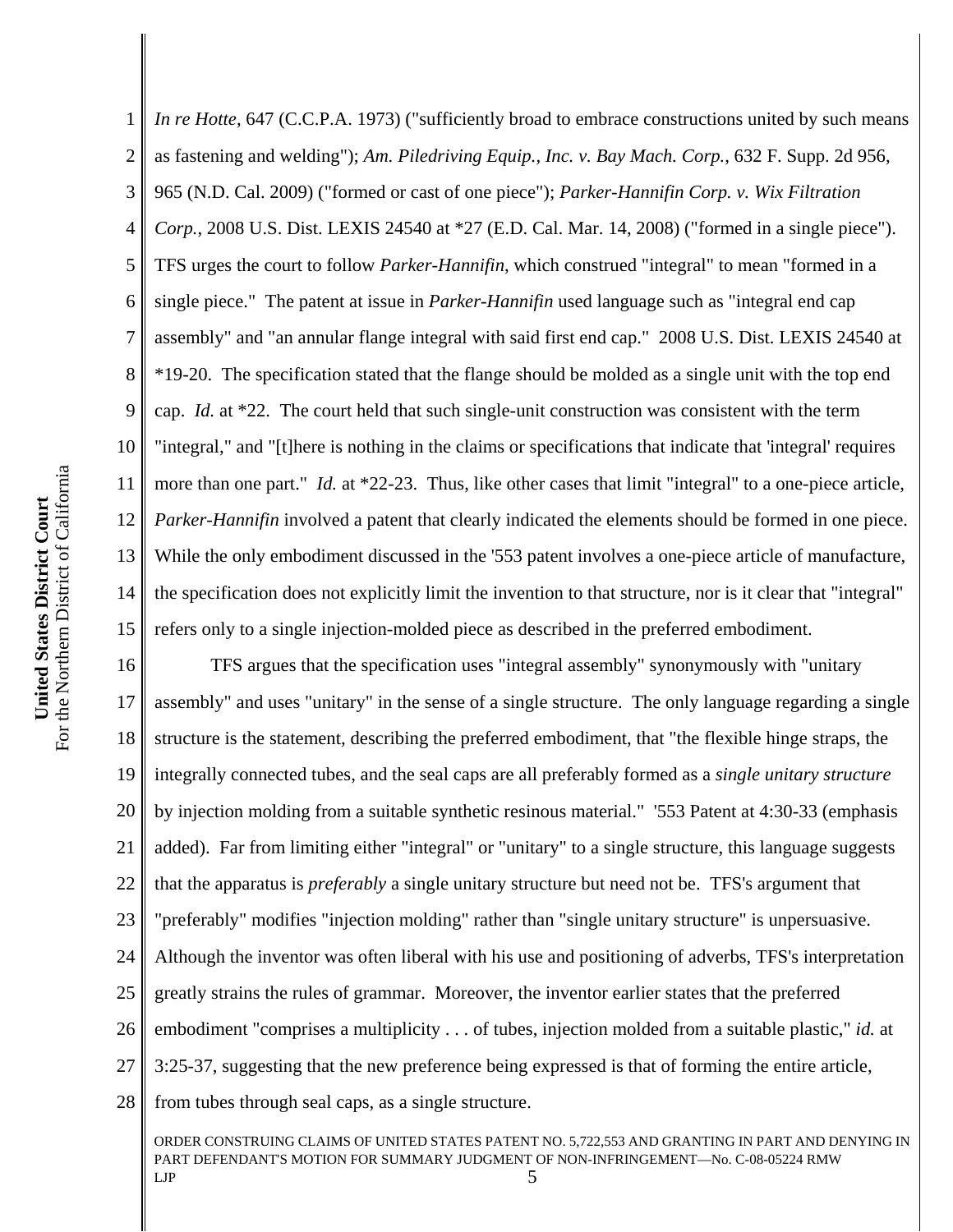| $\mathbf{1}$    | TFS also relies on the prosecution history to argue that the invention must be a single                                                                                                              |  |  |
|-----------------|------------------------------------------------------------------------------------------------------------------------------------------------------------------------------------------------------|--|--|
| $\mathbf{2}$    | structure. During prosecution, the examiner rejected certain claims under 35 U.S.C. § 103 as being                                                                                                   |  |  |
| 3               | unpatentable over Irwin, et al. (United States Patent No. 3,139,208) in vew of Berg (United States                                                                                                   |  |  |
| $\overline{4}$  | Patent No. 2,949,203). Springer Decl., Ex. F   4. Specifically, the examiner found "[i]t would have                                                                                                  |  |  |
| 5               | been obvious to one of ordinary skill in the art to have employed the cap open position taught by                                                                                                    |  |  |
| 6               | Berg, Fig. 2, in the construction of the device of Irwin, et. al., motivated by the ease of molding                                                                                                  |  |  |
| 7               | such." <i>Id.</i> In response, the inventor argued:                                                                                                                                                  |  |  |
| 8               | the flat plate 8 of Irwin et al is integral with the tubes 6, the flat plate configuration<br>being chosen specifically to retain the associated receptacles 6 for paint materials                   |  |  |
| 9               | associated with one another to permit "paint by the numbers" facility to the user of<br>the assembly. Additionally, the Berg structure illustrated in FIG. 2 is a separate                           |  |  |
| 10              | manufacture from the container 10, and is disposed removably on the neck of the<br>container 10 for purposes of convenience. Thus, attempting to mold the injection                                  |  |  |
| 11              | molded part of Berg as illustrated in FIG. 2 into the structure of Irwin et al, which<br>presumably is also injection molded, would serve no useful purpose revealed by                              |  |  |
| 12              | Irwin et al, would not be simpler or more easy, but much more complex, and certainly<br>therefore a logical inference cannot be deduced that the molding process and                                 |  |  |
| 13              | structure resulting therefrom would be facilitated by the proposed re-design and<br>reconstruction. If anything it would be made more complex and difficult, therefore                               |  |  |
| 14              | teaching away from the proposed reconstruction.                                                                                                                                                      |  |  |
| 15              | Springer Decl., Ex. G at 14. TFS argues that this excerpt (1) uses "integral" to refer to the one-piece                                                                                              |  |  |
| 16              | unit in Irwin and (2) states that converting the inventor's one-piece unit of manufacture into a                                                                                                     |  |  |
| 17              | structure with parts of separate manufacture would be teaching away from the invention. It is true                                                                                                   |  |  |
| 18              | that Irwin describes a one-piece unit and in fact touts his invention as "lend[ing] itself to inexpensive                                                                                            |  |  |
| 19              | production as a unitary molding by reason of the fact that the [pieces] are all formed integrally                                                                                                    |  |  |
| 20 <sup>1</sup> | with one another." Irwin at 1:21-25. However, using the word "integral" to refer to a one-piece unit                                                                                                 |  |  |
| 21              | of manufacture does not imply that "integral" cannot also describe something else. In addition, the                                                                                                  |  |  |
| 22              | inventor never argues that a structure with parts of separate manufacture were not contemplated by                                                                                                   |  |  |
| 23              | his invention. He argued that there was no motivation to combine Irwin with Berg, i.e. that the                                                                                                      |  |  |
| 24              | invention was non-obvious. This is fully consistent with an argument that the invention included                                                                                                     |  |  |
| 25              | multi-part units. Thus, the prosecution history does not support TFS's narrow definition of                                                                                                          |  |  |
| 26              | "integral."                                                                                                                                                                                          |  |  |
| 27              | In conclusion, the '553 patent uses "integral" to mean more than a one-piece article but less                                                                                                        |  |  |
| 28              | than anything that is contiguous. The court finds that "integral" and "integrally" refer to pieces                                                                                                   |  |  |
|                 | ORDER CONSTRUING CLAIMS OF UNITED STATES PATENT NO. 5,722,553 AND GRANTING IN PART AND DENYING IN<br>PART DEFENDANT'S MOTION FOR SUMMARY JUDGMENT OF NON-INFRINGEMENT-No. C-08-05224 RMW<br>LJP<br>6 |  |  |
|                 |                                                                                                                                                                                                      |  |  |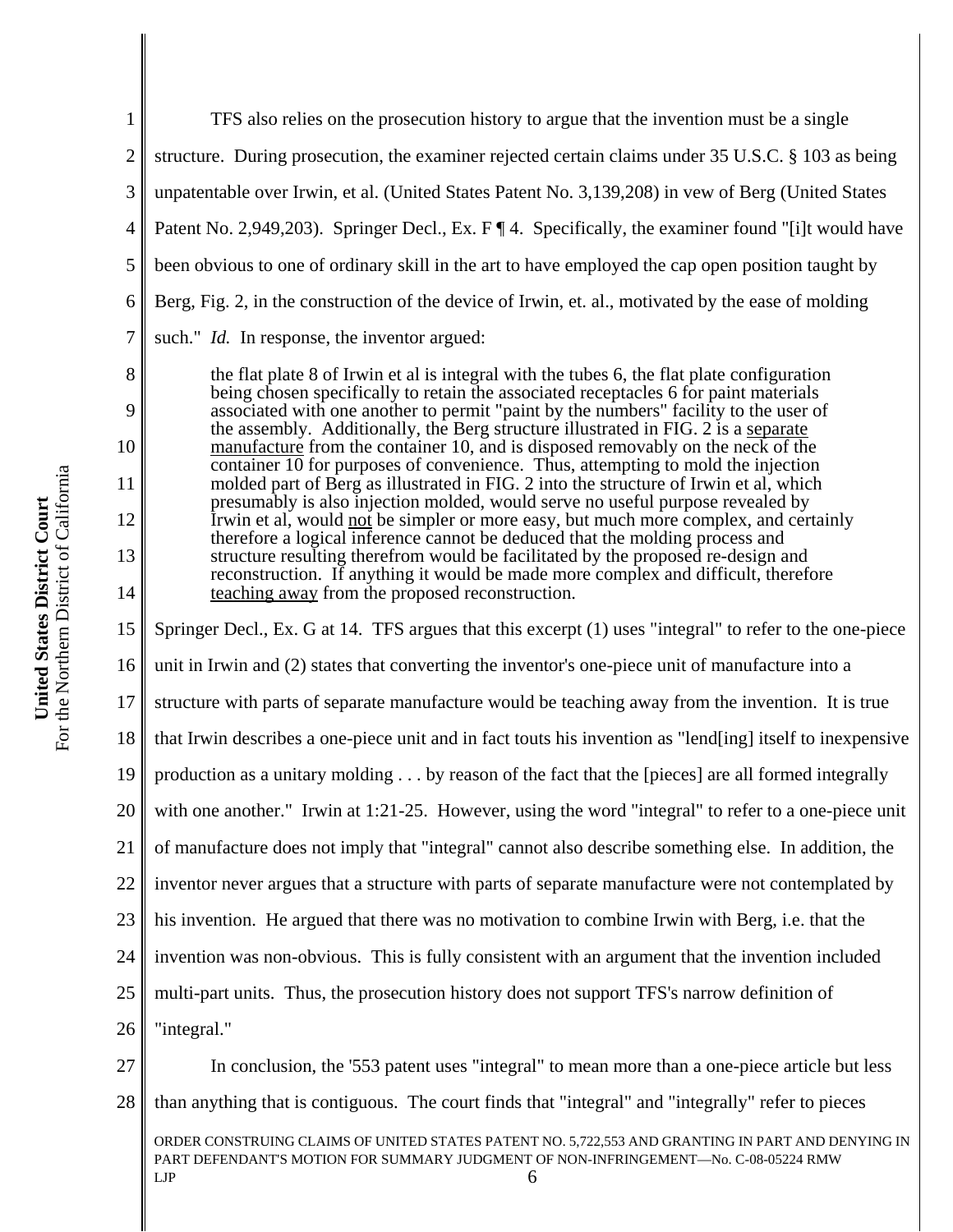1 2 3 4 joined in such a way as to form a single unit. Thus, the court construes the language at issue as "a number of spaced reagent tubes arranged in an elongated series with a corresponding number of individually manipulable seal caps, the spacing of the seal caps corresponding to the spacing of the reagent tubes, all joined so as to form a unit."

5

6

7

8

9

10

11

12

13

14

15

16

17

| aligned tethers" (Claim 1)         |                                    |
|------------------------------------|------------------------------------|
| <b>SSI's Proposed Construction</b> | <b>TFS's Proposed Construction</b> |
|                                    |                                    |

**2. "the open ends of the adjacent tubes integrally connected by a series of**

| the components of the series are joined in<br>adjacent tubes are connected together by<br>tethers at their open ends ( <i>i.e.</i> , at the plane<br>a contiguous manner by a series of tethers<br>oriented in a common direction<br>of the element 7 in Fig. 6) and excludes<br>an assembly where the adjacent tubes are<br>connected by tethers spaced below their<br>open ends |
|-----------------------------------------------------------------------------------------------------------------------------------------------------------------------------------------------------------------------------------------------------------------------------------------------------------------------------------------------------------------------------------|
|-----------------------------------------------------------------------------------------------------------------------------------------------------------------------------------------------------------------------------------------------------------------------------------------------------------------------------------------------------------------------------------|

The parties dispute two aspects of this claim language. First, the parties dispute the scope of the term "integrally," which the court resolves above. Second, the parties dispute the location of the tethers that connect the adjacent tubes. Under TFS's construction, the tethers must be at the open ends of the tubes and the language excludes an assembly the adjacent tubes are connected by tethers spaced below their open ends. At the claim construction hearing, counsel for SSI agreed that claim 1 requires that there be tethers at the open ends of the tubes. However, SSI argues, there is no basis for excluding an assembly that *also* has tethers at other locations.

18 19 20 21 22 23 24 As SSI points out, claim 1 does not use close-ended claim language that would exclude additional elements not described. In addition, claim 18 provides "[t]he integral assembly according to claim 17 . . . whereby said tethers comprise the only interconnection between said reagent tubes." Thus, the inventor used clear language when he required the tethers at the open ends to be the *only* tethers. There is no basis for a similar limitation in claim 1. Thus, the court construes the disputed language to mean "adjacent tubes are joined so as to form a unit by a series of aligned tethers that attach at the plane of the open ends of each respective tube."

25 26

27

28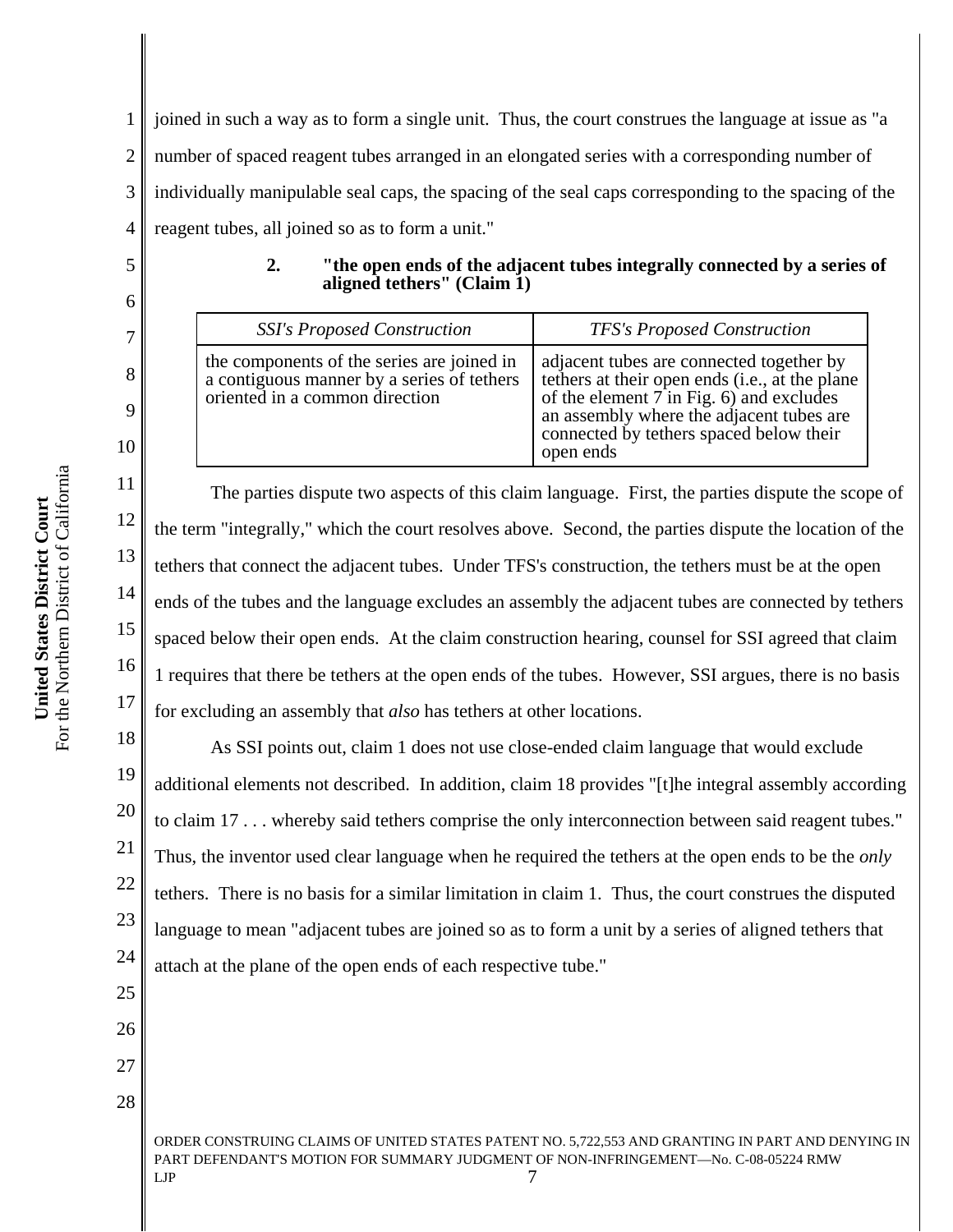**3. "tether means coincident with the plane of the open ends of the multiplicity of tubes integrally interconnecting adjacent tubes, said tether means being coincident with the plane including the central axes of said multiplicity of spaced reagent tubes . . . said tether means integrally connecting the annular flanges of adjacent reagent tubes" (Claim 15)**

| <b>SSI's Proposed Construction</b>                                                                                                                                                                                                                                                                 | <b>TFS's Proposed Construction</b>                                                                                                                                                                                                       |
|----------------------------------------------------------------------------------------------------------------------------------------------------------------------------------------------------------------------------------------------------------------------------------------------------|------------------------------------------------------------------------------------------------------------------------------------------------------------------------------------------------------------------------------------------|
| the components of the series are joined in<br>a contiguous manner by a series of tethers<br>coincident with the 'open end plane'; the<br>plane of the tether is coincident with the<br>plane of the central axes tethers<br>connect the annular flange of adjacent<br>tubes in a contiguous manner | adjacent tubes are connected together by<br>tethers at their open ends (i.e., at the plane<br>of element $7$ in Fig. 6) and excludes an<br>assembly where the adjacent tubes are<br>connected by tethers spaced below their<br>open ends |

As above, the key portions of this disputed language are the term "integrally" and the

location of the tethers relative to the open ends of the tubes. This language is clear as to the location

of the tethers ("coincident with the plane of the open ends"), and as with claim 1 discussed above,

there is no basis for excluding structures that have additional tethers not at the open ends. The

parties agree that the language "tether means" does not invoke the means plus function provisions of

35 U.S.C. § 112, ¶ 6. Thus, the court finds that, except for the term "integrally," this language does

not require construction.

16

1

2

3

4

5

6

7

8

9

10

11

12

13

14

15

17

18

19

20

21

22

**4. "the open ends of adjacent tubes integrally connected directly by a series of aligned tethers" (Claim 17)**

| <b>SSI's Proposed Construction</b>                                                                           | <b>TFS's Proposed Construction</b>                                                                                                                                                                                                           |
|--------------------------------------------------------------------------------------------------------------|----------------------------------------------------------------------------------------------------------------------------------------------------------------------------------------------------------------------------------------------|
| individual tubes are contiguously<br>connected to adjacent tubes by members<br>aligned in a common direction | adjacent tubes are connected together by<br>tethers at their open ends (i.e., at the plane<br>of the element $7$ in Fig. 6) and excludes<br>an assembly where the adjacent tubes are<br>connected by tethers spaced below their<br>open ends |

23 24 25 26 27 28 This language has the same import as the language construed in Part II.A.2 above, except that it has the additional word "directly." The parties' proposed constructions do not account for this difference, i.e. they are identical to the proposed constructions above. At the claim construction hearing, counsel for TFS represented that the term "directly" does not affect the infringement analysis in this case. "[W]hile interpretations that render some portion of the claim language superfluous are disfavored, where neither the plain meaning nor the patent itself commands a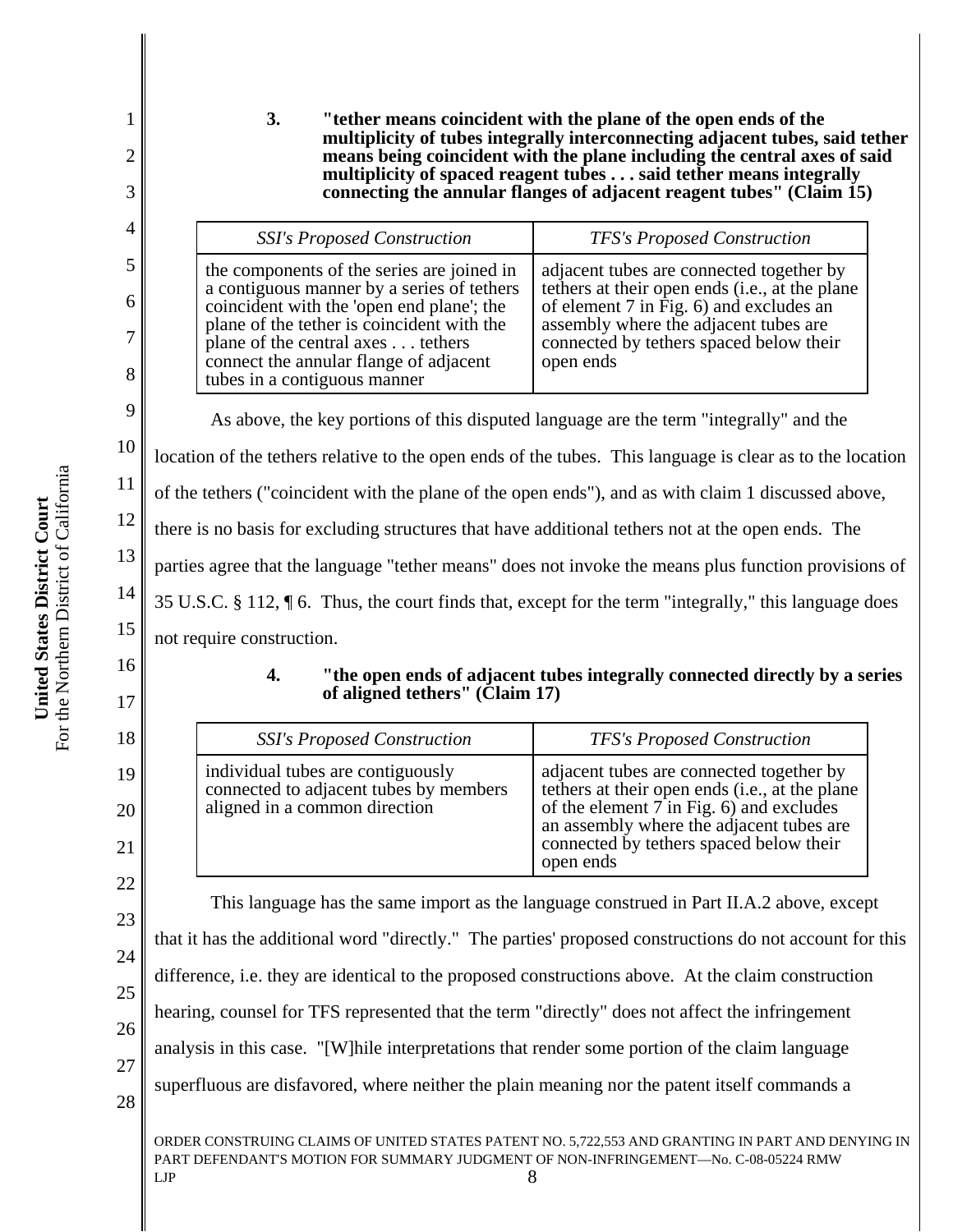1 2 3 4 5 6 difference in scope between two terms, they may be construed identically." *Power Mosfet Techs., LLC v. Siemens AG*, 378 F.3d 1396, 1410 (Fed. Cir. 2004) (finding "the addition of the term 'directly' to an existing requirement of physical contact imposes no additional restrictions on the phrase"). Thus, the court construes this language to have the same meaning as the language in Part II.A.2, i.e. "adjacent tubes are joined so as to form a unit by a series of aligned tethers that attach at the plane of the open ends of each respective tube."

7

8

9

10

11

12

13

14

15

16

17

18

19

20

21

22

23

24

25

26

27

#### **5. "each said seal cap being independently pivotally connected integrally . . . to an associated one of said reagent tubes" (Claims 1 and 15)**

| <b>SSI's Proposed Construction</b>                                                                                                                      | <b>TFS's Proposed Construction</b>                                                                                                                                                                                                                                          |
|---------------------------------------------------------------------------------------------------------------------------------------------------------|-----------------------------------------------------------------------------------------------------------------------------------------------------------------------------------------------------------------------------------------------------------------------------|
| an individual seal cap is contiguously<br>connected to each tube by a flexible<br>member at an angle to the common<br>direction of the elongated series | each seal cap is independently and<br>pivotally connected to an associated<br>reagent tube in a one piece construction<br>and excludes a construction in which each<br>seal cap is pivotally connected to a ring<br>which is then physically connected to a<br>reagent tube |

As with other claim language, this dispute turns on the construction of the term "integrally." Consistent with the meaning of "integrally" as discussed above, the court construes this language to mean "each seal cap is independently and pivotally joined so as to form a unit with an associated reagent tube."

#### **6. "each said seal cap being independently pivotally directly connected integrally . . . to an associated one of said reagent tubes" (Claim 17)**

| <b>SSI's Proposed Construction</b>                                                                                                                      | <b>TFS's Proposed Construction</b>                                                                                                                                                                                                                                          |
|---------------------------------------------------------------------------------------------------------------------------------------------------------|-----------------------------------------------------------------------------------------------------------------------------------------------------------------------------------------------------------------------------------------------------------------------------|
| an individual seal cap is contiguously<br>connected to each tube by a flexible<br>member at an angle to the common<br>direction of the elongated series | each seal cap is independently and<br>pivotally connected to an associated<br>reagent tube in a one piece construction<br>and excludes a construction in which each<br>seal cap is pivotally connected to a ring<br>which is then physically connected to a<br>reagent tube |

This language is identical to that construed in the preceding section, except that it has the additional word "directly." As with the claim language construed in Part II.A.4 above, the parties apparently agree that the word "directly" has no import. Thus, the court construes this language to have the same meaning as the language in the preceding section.

28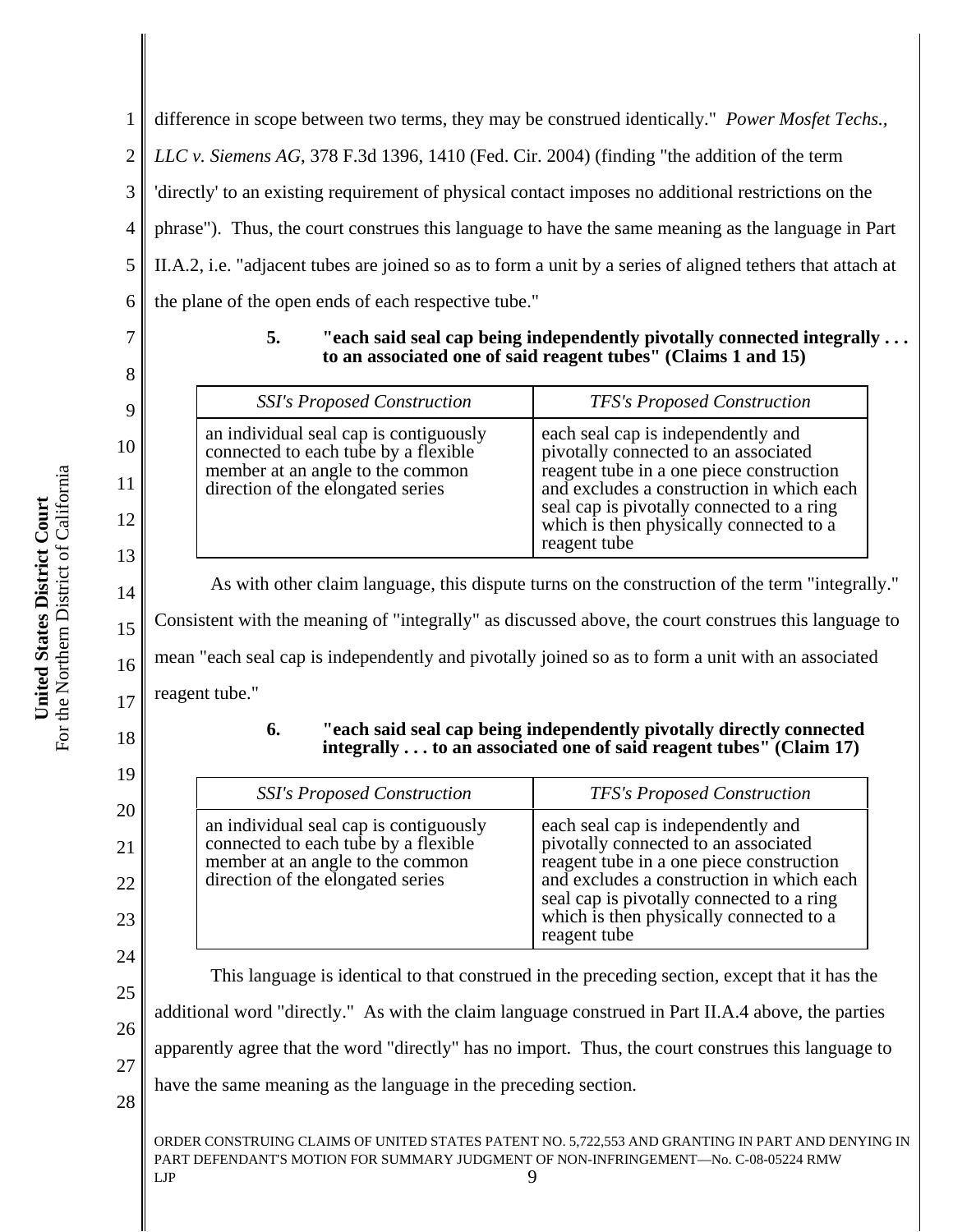#### **7. "each said seal cap including a semi-spherically domed wall portion constituting said closed end" (Claim 15)**

The parties agree that this phrase should have the construction "each said seal cap has a rounded end in the shape of a semi-spherically domed wall portion and excludes a seal cap having a flat or planar closed end." Thus, the court adopts this construction.

1

2

3

4

5

6

7

8

9

10

11

12

13

14

15

16

17

18

19

20

21

22

23

24

25

26

27

28

#### **B. TFS's Motion for Summary Judgment of Non-Infringement**

To prove infringement, the patentee must show that the accused device meets each claim limitation, either literally or under the doctrine of equivalents. *Deering Precision Instruments, L.L.C. v. Vector Distrib. Sys., Inc.,* 347 F.3d 1314, 1324 (Fed. Cir. 2003). Summary judgment of non-infringement is proper when no reasonable jury could find that the accused device contains every limitation recited in the properly construed claim. *PC Connector Solutions LLC v. SmartDisk Corp.*, 406 F.3d 1359, 1362 (Fed. Cir. 2005). SSI and TFS have stipulated that "if a claim term is not designated for construction that said element is present in the accused product(s)." Scheduling Order at 4. Thus, the non-infringement analysis reduces to whether the seven phrases construed above are present in the accused products.

#### **1. "Integral" and "Integrally"**

TFS argues that the EasyStrip products do not literally infringe any claims of the '553 patent under its proposed constructions. Specifically, TFS argues that "integral" and "integrally" refer to a one-piece article of manufacture and thus could not read on EasyStrip's two-piece design. Thus, TFS argues, EasyStrip lacks three limitations that are present in all of the independent claims: (1) an "integral assembly," (2) open ends integrally connected by tethers, and (3) seal caps integrally connected to associated reagent tubes.

Because the court rejects TFS's narrow definition of "integral," these arguments fail. A jury could find that the two pieces of the EasyStrip design are meant to join so as to form a unit and that, in their assembled form, the three limitations are present. Thus, summary judgment of noninfringement on the basis of the terms "integral" and "integrally" is denied.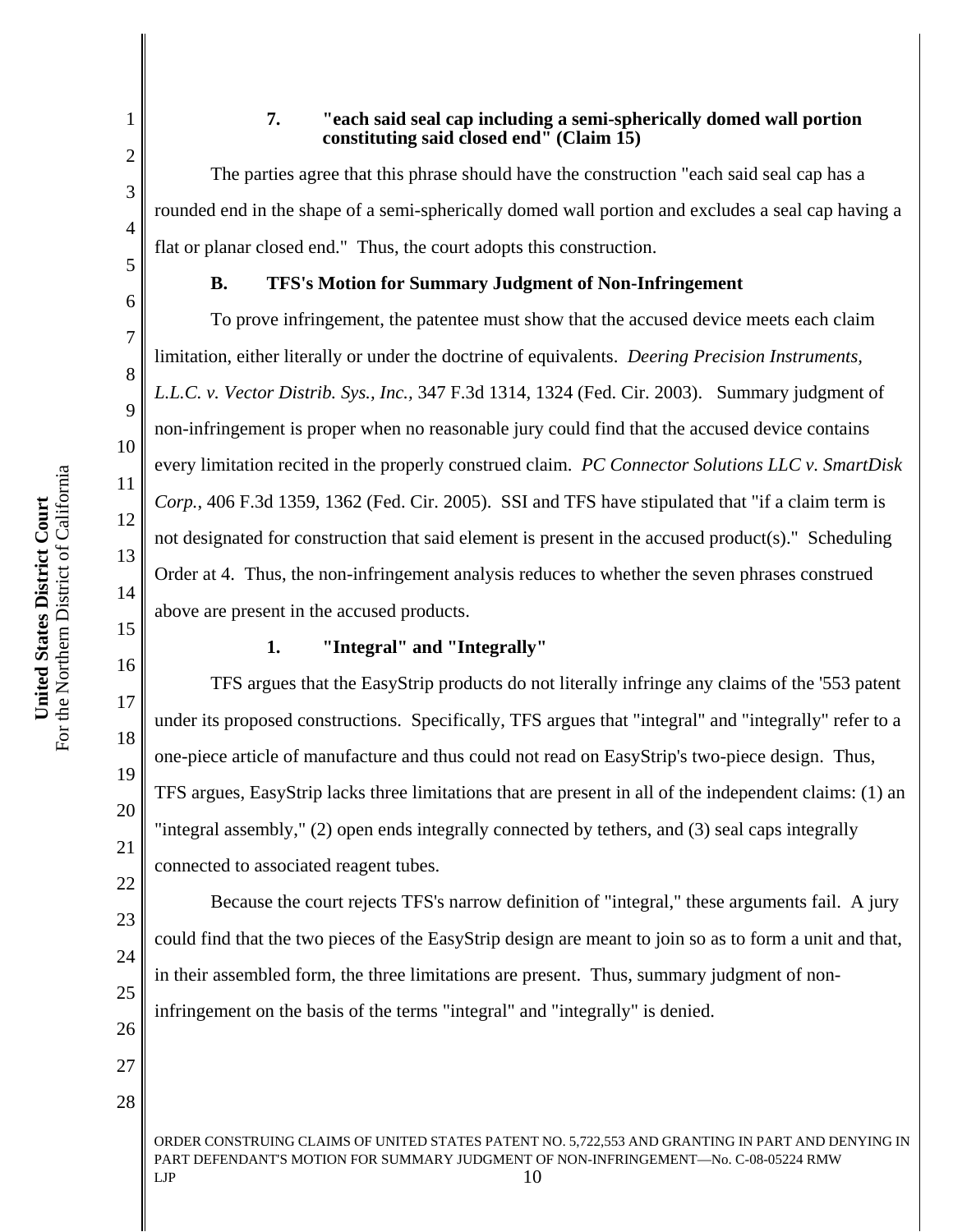# For the Northern District of California For the Northern District of California United States District Court **United States District Court**

1

2

3

4

5

6

7

8

9

#### **2. Semi-Spherically Domed Seal Caps**

With respect to claim 15, TFS also argues that the AB-1502 and AB-1502/w products do not infringe because their caps do not have a semi-spherically domed wall portion and SSI may not assert infringement under the doctrine of equivalents. SSI concedes that the AB-1502 and AB-1502/w products do not literally infringe, as their caps are flat instead of semi-spherically domed. Rather, SSI argues that these products infringe under the doctrine of equivalents because "[b]oth caps with domed portions and caps with flat portions are configured to seal an open end of a reagent tube," i.e. they perform substantially the same function in substantially the same way to obtain the same result. SSI's Claim Construction Brief at 23-24.

10 11 12 13 14 15 16 17 18 19 20 21 22 23 24 25 26 27 A court may render summary judgment that the accused device is not equivalent if the asserted equivalence would entirely vitiate a particular claim element. *Warner-Jenkinson Co. v. Hilton Davis Chem. Co.*, 520 U.S. 17, 39 (1997). A corollary to the rule against vitiating a claim element is that "equivalency cannot embrace a structure that is specifically excluded from the scope of the claims." *Athletic Alternatives v. Prince Mfg.*, 73 F.3d 1573, 1582 (Fed. Cir. 1996). Here, the parties' agreed-upon construction of the language "each said seal cap including a semi-spherically domed wall portion constituting said closed end" in claim 15 specifically excludes "a seal cap having a flat or planar closed end." Thus, SSI is barred from regaining this excluded structure through the doctrine of equivalents. Even if the construction did not explicitly exclude a flat cap, "[a] claim that contains a detailed recitation of structure is properly accorded correspondingly limited recourse to the doctrine of equivalents." *Bicon, Inc. v. Straumann Co.*, 441 F.3d 945, 955 (Fed. Cir. 2006) (finding recitation of a frusto-spherical basal surface excluded "distinctly different and even opposite shapes"). Claim 15's recitation of a domed seal cap is specific enough that it cannot reach flat seal caps through equivalence. Moreover, SSI's theory that both shapes perform the function of sealing a reagent tube would extend to *any* shape of seal cap. A result in which any shape is equivalent to a specific shape limitation is "impermissible under the all-elements rule of *Warner-Jenkinson*." *Tronzo v. Biomet, Inc.*, 156 F.3d 1154, 1160 (Fed. Cir. 1998). Thus, as a matter of law, the AB-1502 and AB-1502/w products do not infringe claim 15.

28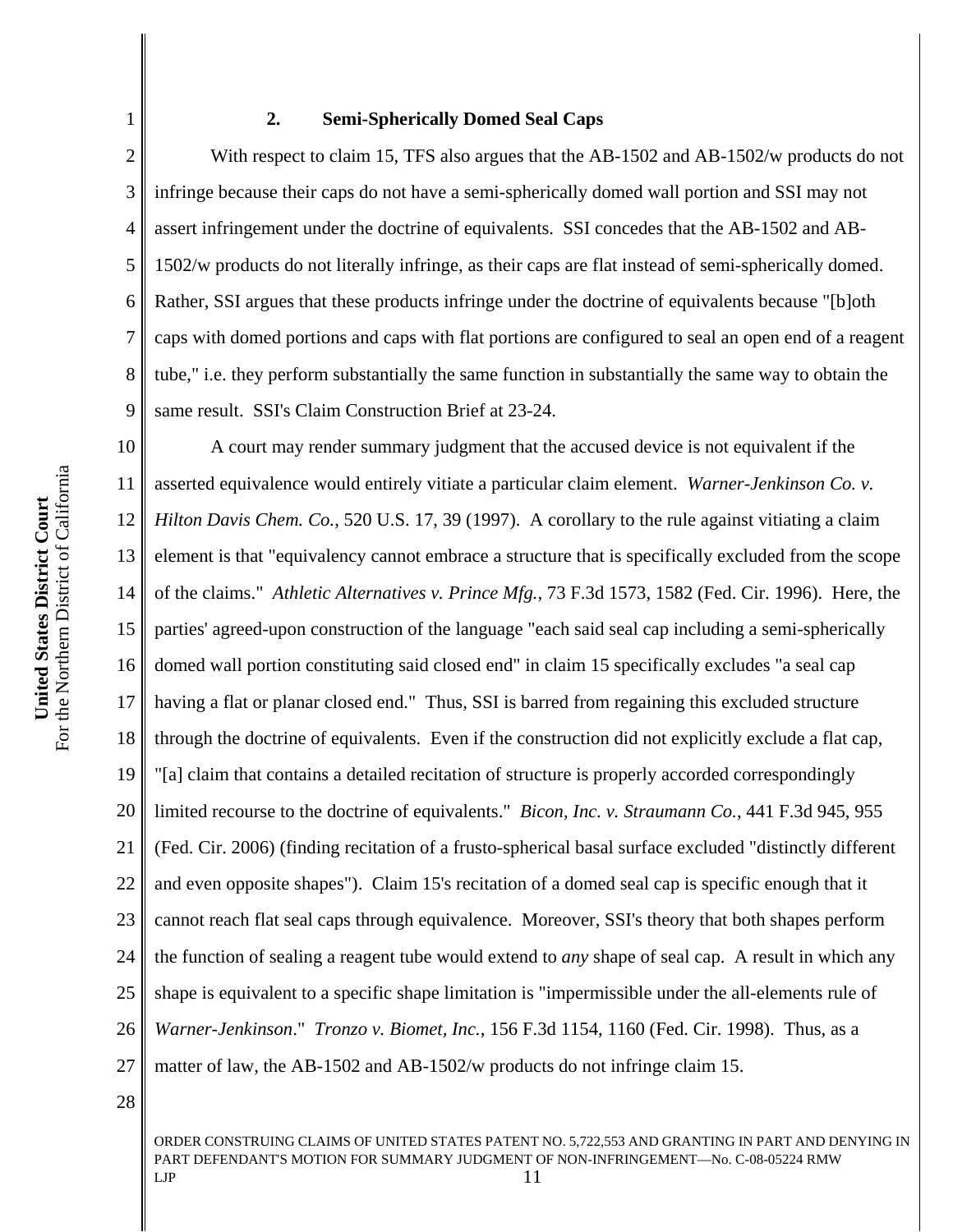| $\mathbf 1$    | <b>III. ORDER</b>                                                                                                                                                                           |                                                                                                                                                                |  |
|----------------|---------------------------------------------------------------------------------------------------------------------------------------------------------------------------------------------|----------------------------------------------------------------------------------------------------------------------------------------------------------------|--|
| $\overline{c}$ | For the foregoing reasons, the court:                                                                                                                                                       |                                                                                                                                                                |  |
| 3              | 1. Grants summary judgment that the AB-1502 and AB-1502/w products do not infringe                                                                                                          |                                                                                                                                                                |  |
| $\overline{4}$ | claim 15 and denies the remainder of TFS's motion for summary judgment of non-infringement; and                                                                                             |                                                                                                                                                                |  |
| 5              | 2. Construes the disputed claim language as follows:                                                                                                                                        |                                                                                                                                                                |  |
| 6              | <b>CLAIM LANGUAGE</b>                                                                                                                                                                       | <b>CONSTRUCTION</b>                                                                                                                                            |  |
| 7              | "An integral assembly of a multiplicity of                                                                                                                                                  | a number of spaced reagent tubes arranged in                                                                                                                   |  |
| 8              | spaced reagent tubes arranged in an elongated.<br>series and a corresponding multiplicity of                                                                                                | an elongated series with a corresponding<br>number of individually manipulable seal caps,                                                                      |  |
| 9<br>10        | correspondingly spaced independent seal caps"                                                                                                                                               | the spacing of the seal caps corresponding to<br>the spacing of the reagent tubes, all joined so as<br>to form a unit                                          |  |
| 11             | "the open ends of the adjacent tubes integrally<br>connected by a series of aligned tethers"                                                                                                | adjacent tubes are joined so as to form a unit by<br>a series of aligned tethers that attach at the<br>plane of the open end of each respective tube           |  |
| 12<br>13<br>14 | "tether means coincident with the plane of the<br>open ends of the multiplicity of tubes integrally<br>interconnecting adjacent tubes, said tether<br>means being coincident with the plane | "integrally" refers to being joined so as to form<br>a unit; "tether means" is not in means plus<br>function format                                            |  |
| 15<br>16       | including the central axes of said multiplicity of<br>spaced reagent tubes said tether means<br>integrally connecting the annular flanges of<br>adjacent reagent tubes"                     |                                                                                                                                                                |  |
| 17<br>18       | "the open ends of adjacent tubes integrally<br>connected directly by a series of aligned<br>tethers"                                                                                        | adjacent tubes are joined so as to form a unit by<br>a series of aligned tethers that attach at the<br>plane of the open end of each respective tube           |  |
| 19<br>20       | "each said seal cap being independently<br>pivotally connected integrally to an<br>associated one of said reagent tubes"                                                                    | each seal cap is independently and pivotally<br>joined so as to form a unit with an associated<br>reagent tube                                                 |  |
| 21             | "each said seal cap being independently<br>pivotally directly connected integrally to an<br>associated one of said reagent tubes"                                                           | each seal cap is independently and pivotally<br>joined so as to form a unit with an associated<br>reagent tube                                                 |  |
| 22<br>23<br>24 | "each said seal cap including a semi-spherically<br>domed wall portion constituting said closed<br>end"                                                                                     | each said seal cap has a rounded end in the<br>shape of a semi-spherically domed wall portion<br>and excludes a seal cap having a flat or planar<br>closed end |  |
| 25             | 3. Schedules a case management conference for February 5, 2010 at 10:30 AM.                                                                                                                 |                                                                                                                                                                |  |
| 26             |                                                                                                                                                                                             | Konald mwhite                                                                                                                                                  |  |
| 27<br>28       | DATED:<br>1/13/10                                                                                                                                                                           | RONALD M. WHYTE<br><b>United States District Judge</b>                                                                                                         |  |
|                | PART DEFENDANT'S MOTION FOR SUMMARY JUDGMENT OF NON-INFRINGEMENT-No. C-08-05224 RMW<br>LJP                                                                                                  | ORDER CONSTRUING CLAIMS OF UNITED STATES PATENT NO. 5,722,553 AND GRANTING IN PART AND DENYING IN<br>12                                                        |  |

**United States District Court**<br>For the Northern District of California For the Northern District of California **United States District Court**